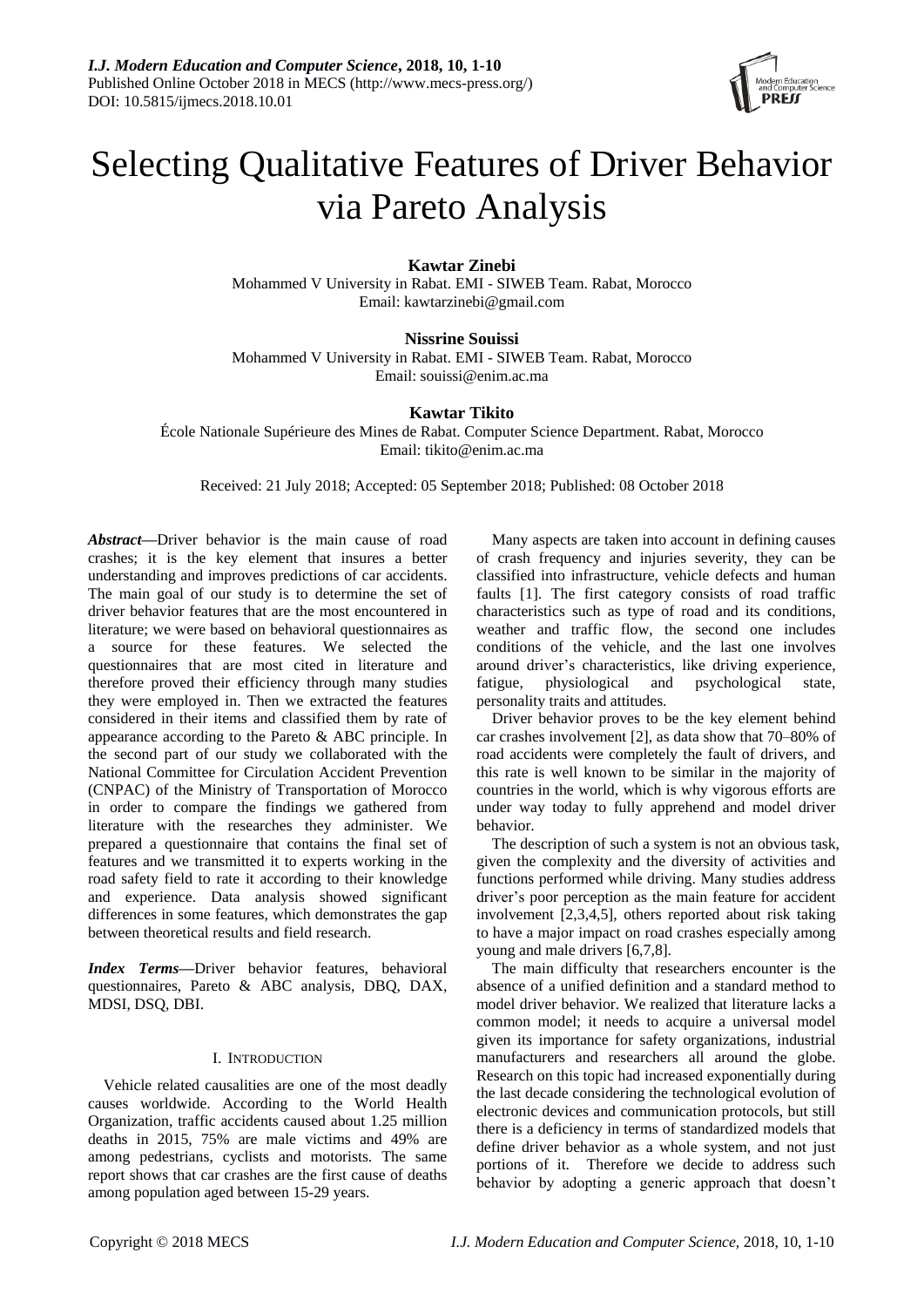focus on one or two features, but instead it considers the entirety of its elements in order to represent the multidimensional nature of this phenomenon.

This is why our main objective in this paper is to collect the set of features that control driver behavior as a first step into defining a generic model for it. The main resources we consider for these features are behavioral questionnaires; our methodology is based on these questionnaires as an input in order to extract major features that need to be taken into account in a behavioral model.

Our paper is organized as following; in the second section, we present our research method in details and explain the different steps we followed, next in the third section, we address each questionnaire and classify the features we extracted in them, and finally in the fourth section we conduct a comparative study with the CNPAC of Morocco in order to compare theoretical results from literature with their field projects.

#### II. RESEARCH METHOD

The main reason we chose to work with behavioral questionnaires is the diversity of their items and the large amount of information they contain. They represent many situations that drivers are likely to encounter on the roads, that others collecting methods might miss. They also summarize the circumstances of these situations; their items express explicitly the causes of such behaviors and indicate the intents of the driver behind them. They also question about the driver's state of mind, feelings, personal motivations and attitudes toward driving, which is a benefit for our research since our main goal is to collect as many features as possible, from quantitative measures (speed, acceleration etc.) to qualitative features (personality, state of mind, fatigue etc.)

In this paper we are interested in analyzing the questionnaires items, their design and the information they include, we will not address the results of such measurements since this topic brings many controversy about reliability and bias.

#### *Step 1: Selecting driver behavior questionnaires*

In this step, we represent the questionnaires we selected for our study. The main selection criteria are the number of citation and the diversity of themes. In table 1, we gathered the set of the most cited questionnaires in literature. For this purpose, we used the research motors ScholarGoogle, IEEXplore and ScienceDirect.

|  |  |  |  | Table 1. Most cited driver behavior questionnaires |  |  |
|--|--|--|--|----------------------------------------------------|--|--|
|--|--|--|--|----------------------------------------------------|--|--|

|               | <b>DBQ</b> [9] | DAX<br>[10]     | <b>MDSI</b><br>[11] | <b>Reckless</b><br><b>Driving</b><br>Habit<br><b>Scale</b> [12] |
|---------------|----------------|-----------------|---------------------|-----------------------------------------------------------------|
| All citations | 1132           | 252             | 201                 | 46                                                              |
|               | $DSQ$ [14]     | <b>DBI</b> [15] | DAS<br>$[16]$       | $DVQ$ [13]                                                      |
| All citations | 206            | 240             | 476                 | 96                                                              |

This table shows that literature includes eight behavioral questionnaires as the most employed in traffic psychology studies. We chose to eliminate three questionnaires from this list for the main reason of avoiding redundancy; the items presented in the Reckless Driving Habit Scale, the DVQ and the DAS are all reproduced in the others questionnaires.

Finally we ended up with five questionnaires indicated in the list below.

- Driver Behavior Questionnaire (DBQ) [9]: is one of the most widely used method to assess self-reported driving behaviors [17,18,19], its main objective is to help understanding the relation between violations, crash involvement and personal driving habits.
- Driving Anger Expression Inventory (DAX) [10]: is a measurement developed to evaluate how drivers express their anger on the road, its items describe different situations driven by irritation or frustration form traffic or other drivers behavior.
- Multidimensional Driving Style Inventory (MDSI) [11]: it targets eight main styles: "dissociative, anxious, risky, angry, high-velocity, distress reduction, patient, and Carefulness". It was designed to assess driver's habitual behaviors and drivingspecific features that can explain accident involvement and traffic law violations, it takes into account general socio-demographic and personality features
- Driving Style Questionnaire (DSQ) [14]: it contains 15 items that target what the authors called driving dimensions: speed, calmness, social resistance, focus, planning, and deviance.
- Driving Behavior Inventory (DBI) [15]: It is based on four elements which are driving aggression, dislike of driving, tension and frustration connected with successful or unsuccessful overtaking, irritation when overtaken and heightened alertness and concentration. The 35 items of the questionnaire highlights driver stress reactions to different situations.

#### *Step 2: Extracting driver behavior features*

After selecting the questionnaires, the next step is to extract behavior features from them. This operation depends on the items of each questionnaire. As an example, the first item in the DBQ is "Attempt to drive away from traffic lights in third gear"; the situation presented in this item contains one behavioral feature which is "Inattention". Another item from the DBQ is "'Wake up' to realize that you have no clear recollection of the road along which you have just travelled", it mainly refers to "Day dreaming". More details of this phase are presented in the third section of our paper.

#### *Step 3: Pareto & ABC analysis*

Pareto analysis is a technique that helps identifying the top most important elements in terms of appearance frequency. It is widely used by industrial management in order to diagnose failures in any kind of systems, its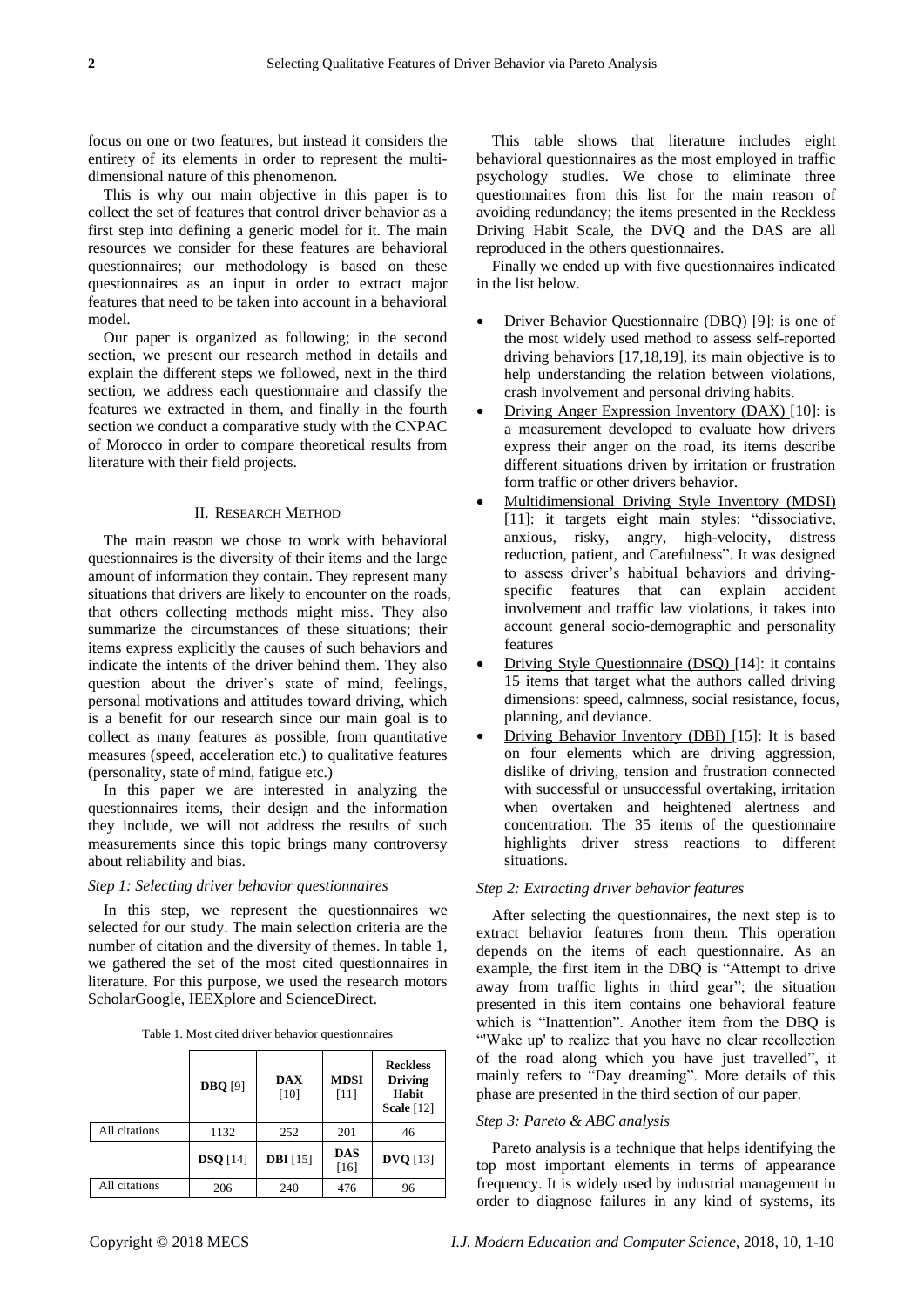principle is based on classifying causes of problems and select the top portions that need to be addressed. We are

going to take advantage of the ordering aspect on the Pareto & ABC analysis to determine the predominant features taken into account in each questionnaire. This operation will help us acknowledge the most essential parameters that conduct driver behavior.

#### *Step 4: Comparison study with the CNPAC*

This step is the final phase of our study, it consists of validating the previous findings from step3. We need to compare our theoretical results with an accredited organization so we can deduce the gap between field studies and theoretical research. For this, we collaborated with the National Committee for Circulation Accident Prevention (CNPAC) of the Ministry of Transportation of Morocco in order to evaluate our findings from literature with their statistical studies.

## III. DRIVER BEHAVIOR QUESTIONNAIRES & FEATURES **EXTRACTION**

In this section, we represent the details of step3 and the results of Pareto & ABC analysis for all the questionnaires. Before that, we give a general presentation of the five questionnaires we analyze.

### *A. Questionnaires Presentation*

As mentioned in step1, our analysis is based on five questionnaires which we selected based on many criteria, namely their design and dimensions. We made sure the questionnaires addresses different aspects of driver behavior so we avoid repetitiveness. The main concepts we managed to frame are Risk taking, Anxiety, Anger, Mistakes and Inattention.

These four concepts are a summary of the features presented in the questionnaires items. We created this four-dimension representation in order to demonstrate that these concepts are independently coherent and perpendicular to each other, which implies that they can be seen as independent and distinctive aspects of driver behavior.

On the other hand, even though the questionnaires' themes are disparate, they have some intersections points as shown in table2.

As an example for the representation of these aspects in the questionnaires items , stress is illustrated in the MDSI by items such as "feel nervous while driving" and by "I feel anxious when overtaken at a junction" from the DBI. Revenge is represented in the DAX by "I do to other drivers what they did to me" and "Angered by another driver's behavior, you give chase with the intention of giving him/her a piece of your mind" from the DBQ.

## *B. Pareto & ABC Analysis*

In this section, we apply Pareto & ABC analysis for each questionnaire and we represent their results.

## *1) DBQ:*

The results of Pareto & ABC analysis for the DBQ are presented in figure 1.

Table 2. Intersections between questionnaires

|             | <b>DBO</b>                                                  | <b>MDSI</b>                                     | <b>DAX</b>                                                         | <b>DBI</b>            |
|-------------|-------------------------------------------------------------|-------------------------------------------------|--------------------------------------------------------------------|-----------------------|
| <b>MDSI</b> | Slips $&$<br><b>Mistakes</b><br>& Lapses<br>&<br>Violations | $\ast$                                          | 家                                                                  | $\frac{1}{2}$         |
| <b>DAX</b>  | Use of<br>vehicle<br>for<br>aggression                      | Angry<br>driving $&$<br>Careful<br>driving      | 永                                                                  | $\frac{1}{2}$         |
| DBI         |                                                             | Anxious<br>driving $&$<br>angry<br>driving      | Adaptive<br>expression<br>& Use of<br>vehicle<br>for<br>aggression | $\frac{1}{2}$         |
| <b>DSO</b>  | Deviance<br>&<br>Planning<br>& Speed                        | Speed &<br>calmness<br>&<br>Deviance<br>& Focus | Speed                                                              | Focus $&$<br>Calmness |

Results of the DBQ show different percentages of various elements; Inattention, Overtaking, Bad perception, Speed, Turning, Absent-minded, Not respecting signs and Aggressive braking have the most rate of appearance as they belong in the class A, they show up in items like "Distracted or preoccupied, realize belatedly that the vehicle ahead has slowed, and have to slam on the brakes to avoid a collision", "Cut the corner on a right-hand turn and have to swerve violently to avoid an oncoming vehicle" and "Disregard red lights when driving late at night along empty roads".

We remind that this classification does not mean that features with least rate of appearance are least significant, we don't judge the features by their importance or impact on accident involvement, we order them according to their appearance frequency in the questionnaire items.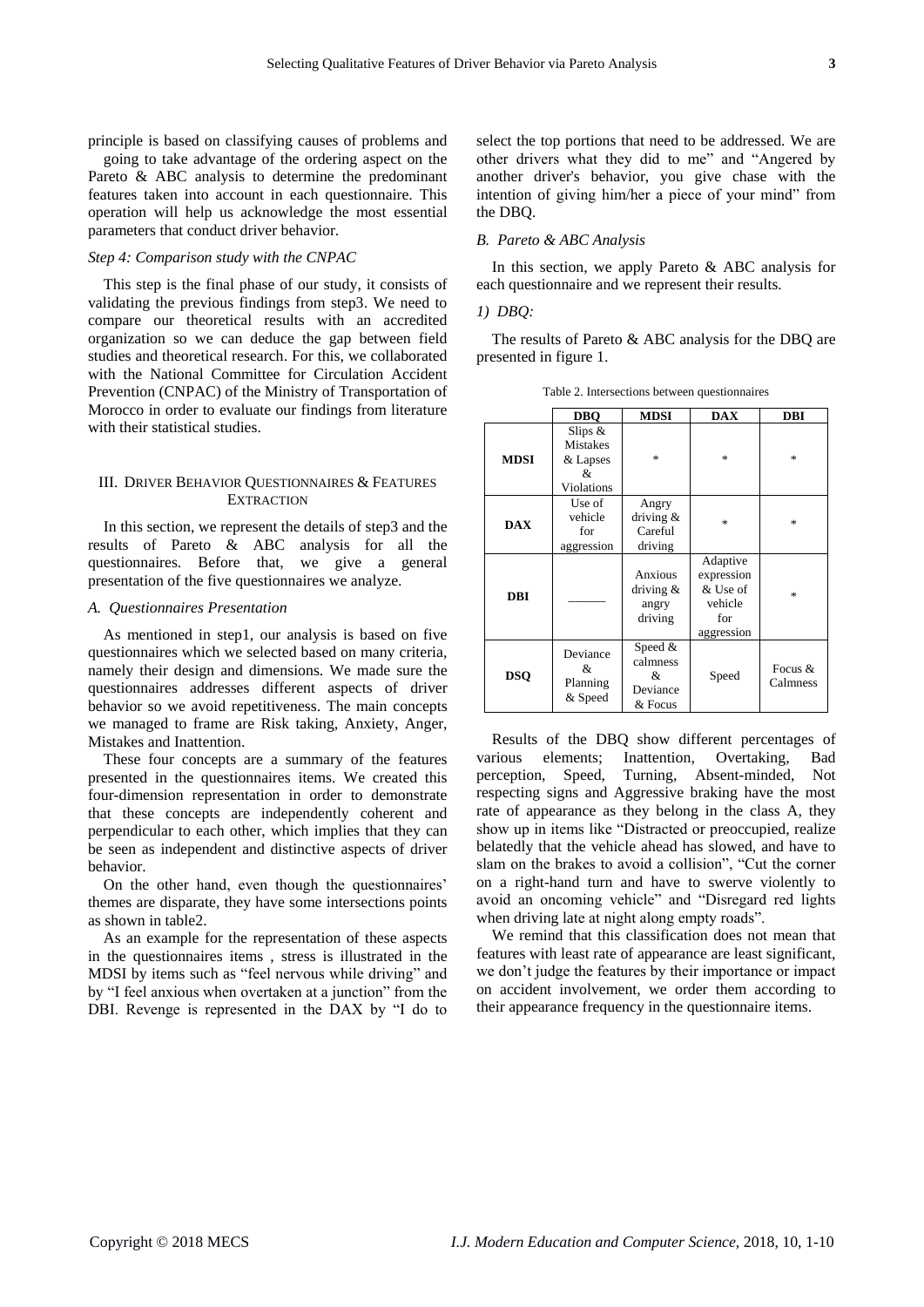

Fig.1. Pareto & ABC analysis for the DBQ

## *2) DAX:*

We applied the same Pareto principle as the previous questionnaire. Figure 2 illustrates the results for the DAX.

According to these results, the elements that are most present in the DAX are Aggressive expression and Carefulness. These findings are completely predictable since the questionnaire is orientated toward hostile thinking and assertive behaviors. The aggressive

expressions are a combination of many acts like glaring at other drivers, shaking head as an expression of anger, yelling things like "where did you get your license?", and getting out of the car to tell others to get out of the way, while the careful actions are presented by items such as "I pay even closer attention to being a safe driver" and "I pay even closer attention to other's driving to avoid accidents".



Fig.2. Pareto & ABC analysis for the DAX

## *3) MDSI:*

The Multidimensional Driving Style Inventory is originally designed by [11], it has demonstrated its sufficiency through many studies aiming to evaluate the correspondence between personality traits and driving habits [20,21,22] and it has been translated into many languages [23,24]. The Pareto analysis for its items is presented in figure 3.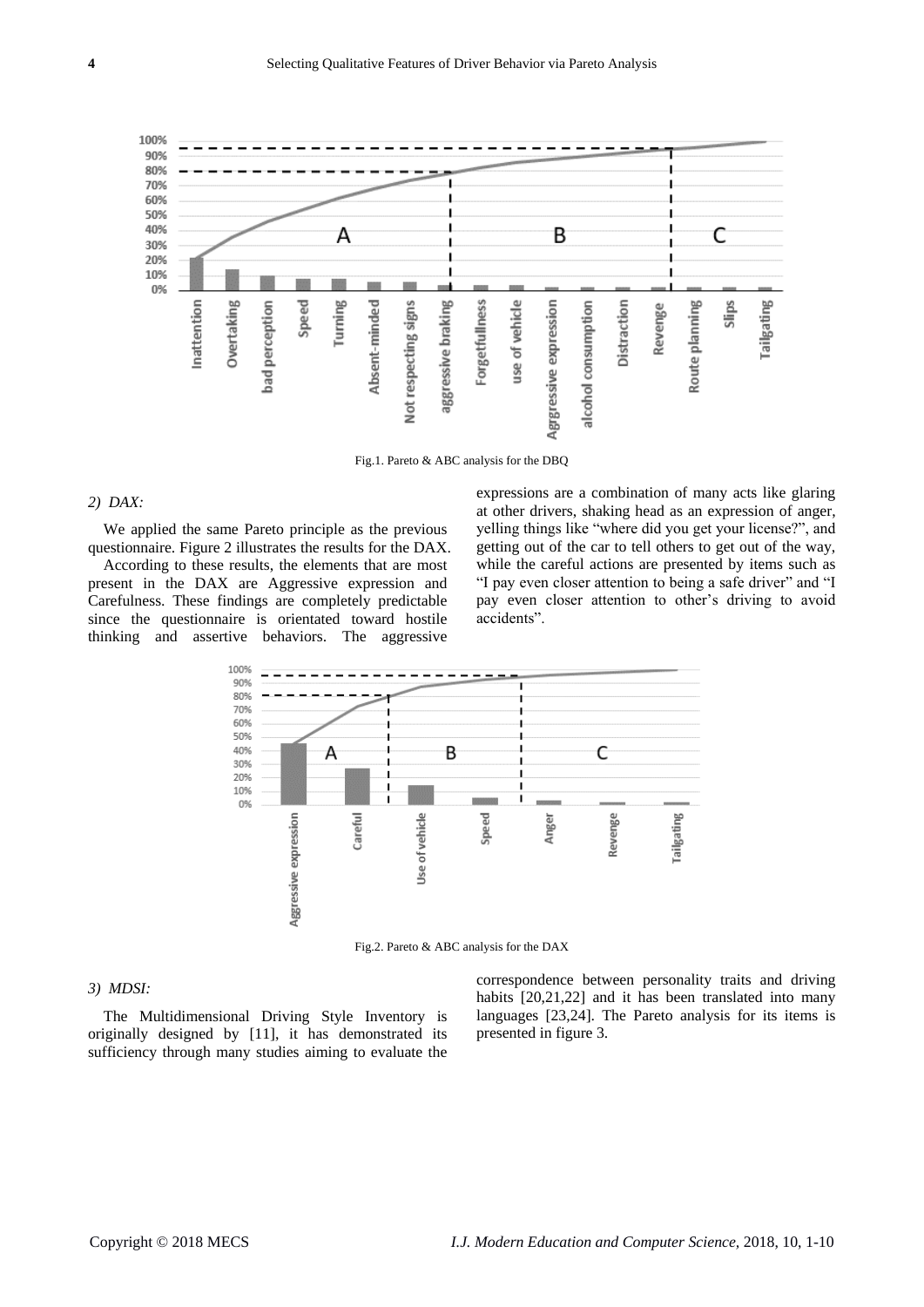

Fig.3. Pareto & ABC analysis for the MDSI

The figure shows that the features most included are Anxiousness, Sensation seeking, Anger, Use of vehicle, Carefulness, Patience, Bad perception, Inattention and Route planning. We can make the first remark about the dominant themes of the MDSI, which are emotion-driven actions. These actions are presented by items such as "blow my horn or "flash" the car in front as a way of expressing frustrations", "feel nervous while driving" and

"nearly hit something due to misjudging my gap in a parking lot".

## *4) DSQ:*

The Pareto analysis for the DSQ is represented in figure 4.



According to these results, the features that appear the most in the DSQ are Carefulness, Speed and Anxiousness. These features are directly related to the objective of the questionnaire, which is modeling decision making of drivers based on their driving style. These features are present in items such as "Do you exceed the speed limit in built up areas", "Is your driving affected by pressure

from other motorists?" and "Do you find it easy to ignore distractions while driving".

## *5) DBI:*

The Pareto analysis for the DBI is represented in figure 5.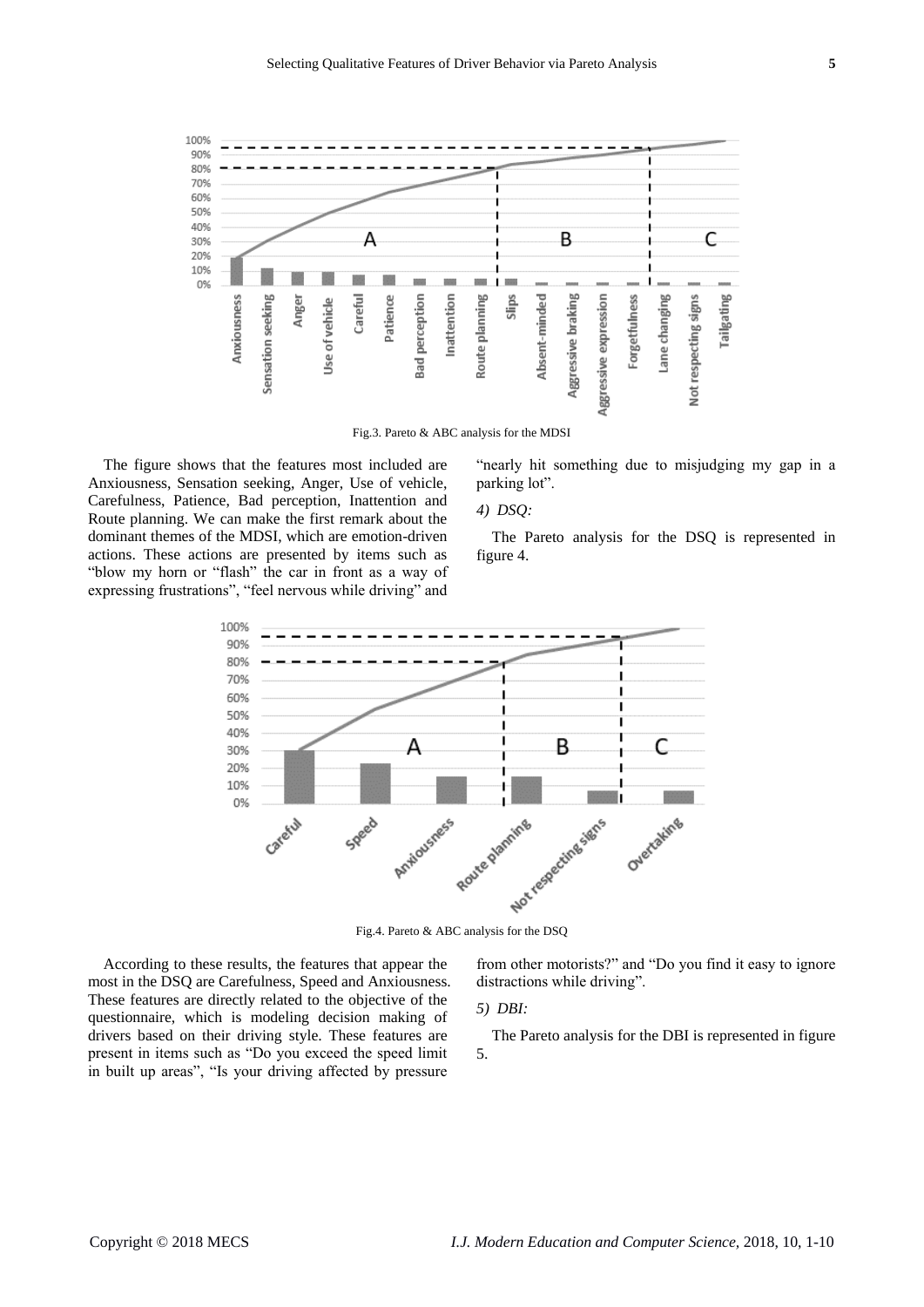

Fig.5. Pareto & ABC analysis for the DBI

Results show that Anxiousness is the most cited feature, which is entirely predictable since the theme of the DBI is adjusted on driver stress. Overtaking also proves to be much referred to in items such as "I feel angry when overtaken at a junction", "I feel anxious when overtaken at a junction", "I do not feel indifferent when overtaking another vehicle", "I feel satisfied when overtaking another vehicle" and "I feel tense when overtaking another vehicle".

#### *C. Classification and Synthesis*

In this section, we gather all the features that we extracted from all the questionnaires above, and we calculate the number of times they occurred as a Class A, Class B, Class C. The results are presented in table 3.

| <b>Features</b>       | <b>Class</b>   | <b>Class</b>   |                | Not            |  |
|-----------------------|----------------|----------------|----------------|----------------|--|
|                       | A              | B              | C              | mentioned      |  |
| Anxiousness           | 3              | $\theta$       | $\overline{0}$ |                |  |
| Carefulness           | 3              | 1              | $\overline{0}$ | 1              |  |
| Anger                 | $\overline{c}$ | $\overline{0}$ | 1              | $\overline{c}$ |  |
| Bad perception        | $\overline{2}$ | $\overline{0}$ | $\overline{0}$ | 3              |  |
| Inattention           | $\overline{c}$ | $\overline{0}$ | $\overline{0}$ | 3              |  |
| Overtaking            | $\overline{2}$ | $\overline{0}$ | 1              | $\overline{2}$ |  |
| Speed                 | $\overline{2}$ | 1              | $\overline{0}$ | $\overline{2}$ |  |
| Absent-minded         | 1              | 1              | $\overline{0}$ | 3              |  |
| Aggressive braking    | 1              | 1              | $\overline{0}$ | 3              |  |
| Aggressive expression | 1              | $\overline{2}$ | $\overline{0}$ | $\overline{2}$ |  |
| Not respecting signs  | 1              | 1              | 1              | $\overline{c}$ |  |
| Patience              | 1              | $\overline{0}$ | $\overline{0}$ | $\overline{4}$ |  |
| Route planning        | 1              | 1              | 1              | $\overline{c}$ |  |
| Sensation seeking     | 1              | $\overline{0}$ | 1              | 3              |  |
| Turning               | 1              | $\overline{0}$ | $\overline{0}$ | $\overline{4}$ |  |
| Use of vehicle        | 1              | $\overline{2}$ | $\Omega$       | $\overline{c}$ |  |
| Alcohol consumption   | $\overline{0}$ | 1              | $\overline{0}$ | $\overline{4}$ |  |
| Distraction           | $\overline{0}$ | 1              | $\overline{0}$ | $\overline{4}$ |  |
| Forgetfulness         | $\overline{0}$ | $\overline{2}$ | $\overline{0}$ | 3              |  |
| Lane changing         | $\overline{0}$ | $\overline{0}$ | 1              | $\overline{4}$ |  |
| Revenge               | $\overline{0}$ | 1              | $\overline{1}$ | 3              |  |
| Slips                 | $\overline{0}$ | 1              | $\overline{1}$ | 3              |  |
| Tailgating            | $\overline{0}$ | $\overline{0}$ | $\overline{c}$ | 3              |  |

Table 3. ABC classification of driver behavior features

All of these driving-related features are crucial in predicting driving styles, as they figure in the most cited driving behavior questionnaires. We remind that this classification does not reflect the importance nor the influence of these features on the gravity of accidents, but

this categorization illustrates their consideration rate in self-report measures and behavioral studies in traffic safety field.

#### IV. COMPARATIVE ANALYSIS: CNPAC CASE STUDY

#### *A. Participants and Procedure*

The final step of our analysis is to compare theoretical results collected from scientific literature with a real life case of study. To do so, we collaborated with the National Committee for Circulation Accidents Prevention (CNPAC) of the Ministry of Transport in Morocco. We prepared a questionnaire that contains the final set of features mentioned above and we transmitted it to experts working in the road safety field to answer it according to their knowledge and experience.

The questionnaire is a 4 point Likert scale, we chose this scale so we keep coherence between the testing data we get from this questionnaire and the previous theoretical results we had from the literature review. We associated the Class A, Class B, Class C and Not mentioned respectively with the Likert scale choices "4" (almost always), "3" (sometimes), "2" (every once in a while) and "1" (rarely) as shown in table 4.

Table 4. Scaling of driving-related features

| <b>Theoretical</b><br>scale  | Not mentioned | Class C | Class B | Class A |
|------------------------------|---------------|---------|---------|---------|
| <b>Testing</b><br>data scale |               |         |         |         |

The comparison process begins by collecting data from answers of the questionnaire; for each feature we calculated the number of person who checked choices "1" to "4". The questionnaire we ended up using is presented as following:

"Based on a literature review of driver behavior models, we have identified a list of features considered important for understanding this behavior. Please note, according to your judgment and experience, the involvement degree of each feature in accidents and bad driving habits."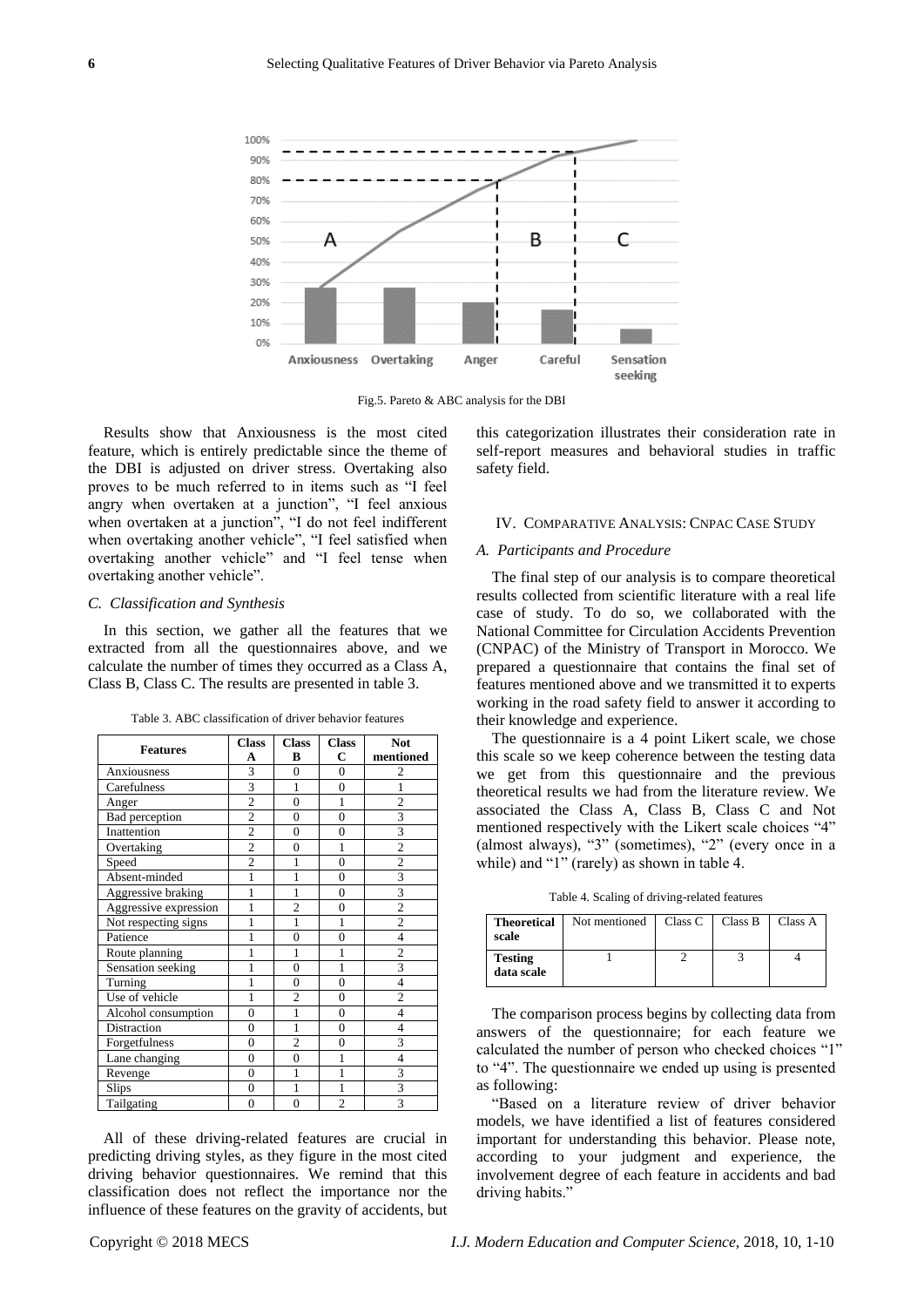1) To what extent do the following features appear in traffic accident statistics? Responses are on a 4point Likert scale,  $1 =$  "rarely",  $2 =$  "every once in a while".  $3 =$  "sometimes" and  $4 =$  'nearly all the time'.

|                       | 2 | $\mathbf{3}$ |  |
|-----------------------|---|--------------|--|
| Bad perception        |   |              |  |
| Inattention           |   |              |  |
| Overtaking            |   |              |  |
| Speed                 |   |              |  |
| Aggressive braking    |   |              |  |
| Aggressive expression |   |              |  |
| Not respecting signs  |   |              |  |
| Turning               |   |              |  |
| Use of vehicle        |   |              |  |
| Alcohol consumption   |   |              |  |
| Distraction           |   |              |  |
| Lane changing         |   |              |  |
| Slips                 |   |              |  |
| Tailgating            |   |              |  |

2) To what extent do the following features contribute to dangerous driving and affect driving performance? Responses are on a 4point Likert scale 1="very mild",  $2 =$  "mild",  $3 =$  "moderate",  $4 =$  "severe".

|                   | $\mathfrak{D}$ | 3 |  |
|-------------------|----------------|---|--|
| Anxiousness       |                |   |  |
| Carefulness       |                |   |  |
| Anger             |                |   |  |
| Absent-minded     |                |   |  |
| Patience          |                |   |  |
| Route planning    |                |   |  |
| Sensation seeking |                |   |  |
| Forgetfulness     |                |   |  |
| Revenge           |                |   |  |

*B. Statistical Analysis and Results*

Table 5. Results of Driving-related features

|                                   |                  | Data set 1: Literature questionnaires |                         | Data set 2: CNPAC questionnaire |                         |                  |                  |                  |              |
|-----------------------------------|------------------|---------------------------------------|-------------------------|---------------------------------|-------------------------|------------------|------------------|------------------|--------------|
| <b>Features</b>                   | <b>Class A</b>   | <b>Class B</b>                        | <b>Class</b><br>$\bf C$ | <b>Not mentioned</b>            | $\overline{\mathbf{4}}$ | $\mathbf{3}$     | $\overline{2}$   | $\mathbf{1}$     | <b>SAD</b>   |
| <b>Anxiousness</b>                | $\overline{3/5}$ | $\overline{0}$                        | $\mathbf{0}$            | $\overline{2/5}$                | $\overline{3/8}$        | $\overline{5/8}$ | $\overline{0}$   | $\overline{0}$   | 1,25         |
| <b>Carefulness</b>                | 3/5              | 1/5                                   | $\boldsymbol{0}$        | 1/5                             | $5/8$                   | 3/8              | $\boldsymbol{0}$ | $\boldsymbol{0}$ | 0,4          |
| Anger                             | 2/5              | $\mathbf{0}$                          | 1/5                     | 2/5                             | 4/8                     | 3/8              | 1/8              | $\boldsymbol{0}$ | 0,95         |
| <b>Bad</b>                        | 2/5              | $\mathbf{0}$                          | $\boldsymbol{0}$        | 3/5                             | 8/8                     | $\overline{0}$   | $\mathbf{0}$     | $\overline{0}$   | 1,2          |
| perception<br><b>Inattention</b>  | 2/5              | $\mathbf{0}$                          | $\boldsymbol{0}$        | 3/5                             | 7/8                     | 1/8              | $\boldsymbol{0}$ | $\overline{0}$   | 1,2          |
| Overtaking                        | 2/5              | $\mathbf{0}$                          | 1/5                     | 2/5                             | 6/8                     | 1/8              | 1/8              | $\overline{0}$   | 0,95         |
| <b>Speed</b>                      | 2/5              | 1/5                                   | $\boldsymbol{0}$        | 2/5                             | 8/8                     | $\overline{0}$   | $\mathbf{0}$     | $\overline{0}$   | 1,2          |
| Absent-                           | 1/5              | 1/5                                   | $\boldsymbol{0}$        | 3/5                             | 3/8                     | 5/8              | $\boldsymbol{0}$ | $\overline{0}$   | 1,2          |
| minded<br><b>Aggressive</b>       | 1/5              | 1/5                                   | $\boldsymbol{0}$        | 3/5                             | $\boldsymbol{0}$        | 3/8              | 5/8              | $\overline{0}$   | 1,6          |
| braking<br><b>Aggressive</b>      | 1/5              | 2/5                                   | $\boldsymbol{0}$        | 2/5                             | $\mathbf{0}$            | $\mathbf{0}$     | 2/8              | 6/8              | 1,2          |
| expression<br><b>Not</b>          | 1/5              | 1/5                                   | 1/5                     | 2/5                             | 8/8                     | $\overline{0}$   | $\overline{0}$   | $\overline{0}$   | 1,6          |
| respecting<br><b>Patience</b>     | 1/5              | $\mathbf{0}$                          | $\boldsymbol{0}$        | 4/5                             | 1/8                     | 7/8              | $\mathbf{0}$     | $\mathbf{0}$     | 1,75         |
| Route                             | 1/5              | 1/5                                   | 1/5                     | 2/5                             | $\mathbf{0}$            | 1/8              | 4/8              | 3/8              | 0,6          |
| planning<br><b>Sensation</b>      | 1/5              | $\mathbf{0}$                          | 1/5                     | 3/5                             | 2/8                     | 3/8              | 2/8              | 1/8              | 0,95         |
| seeking<br><b>Turning</b>         | 1/5              | $\mathbf{0}$                          | $\boldsymbol{0}$        | 4/5                             | 1/8                     | 6/8              | 1/8              | $\mathbf{0}$     | 1,75         |
| Use of vehicle                    | 1/5              | 2/5                                   | $\boldsymbol{0}$        | 2/5                             | 4/8                     | 2/8              | 2/8              | 0                | 1,1          |
| <b>Alcohol</b>                    | $\mathbf{0}$     | 1/5                                   | $\boldsymbol{0}$        | 4/5                             | 5/8                     | 3/8              | $\overline{0}$   | $\overline{0}$   | 1,6          |
| consumption<br><b>Distraction</b> | $\mathbf{0}$     | $1/5$                                 | $\boldsymbol{0}$        | 4/5                             | $7/8$                   | 1/8              | $\mathbf{0}$     | $\mathbf{0}$     | 1,75         |
| <b>Forgetfulness</b>              | $\boldsymbol{0}$ | $2/5$                                 | $\boldsymbol{0}$        | 3/5                             | $\mathbf{0}$            | 3/8              | 4/8              | 1/8              | $\mathbf{1}$ |
| Lane                              | $\boldsymbol{0}$ | $\boldsymbol{0}$                      | 1/5                     | $4/5$                           | $3/8$                   | 4/8              | 1/8              | $\overline{0}$   | 1,75         |
| changing<br>Revenge               | $\mathbf{0}$     | $1/5$                                 | 1/5                     | 3/5                             | 4/8                     | 4/8              | $\boldsymbol{0}$ | $\boldsymbol{0}$ | 1,6          |
| <b>Slips</b>                      | $\boldsymbol{0}$ | 1/5                                   | 1/5                     | 3/5                             | $\boldsymbol{0}$        | 2/8              | 3/8              | 3/8              | 0.45         |
| <b>Tailgating</b>                 | $\mathbf{0}$     | $\mathbf{0}$                          | 2/5                     | 3/5                             | 2/8                     | 2/8              | 4/8              | $\overline{0}$   | 1,2          |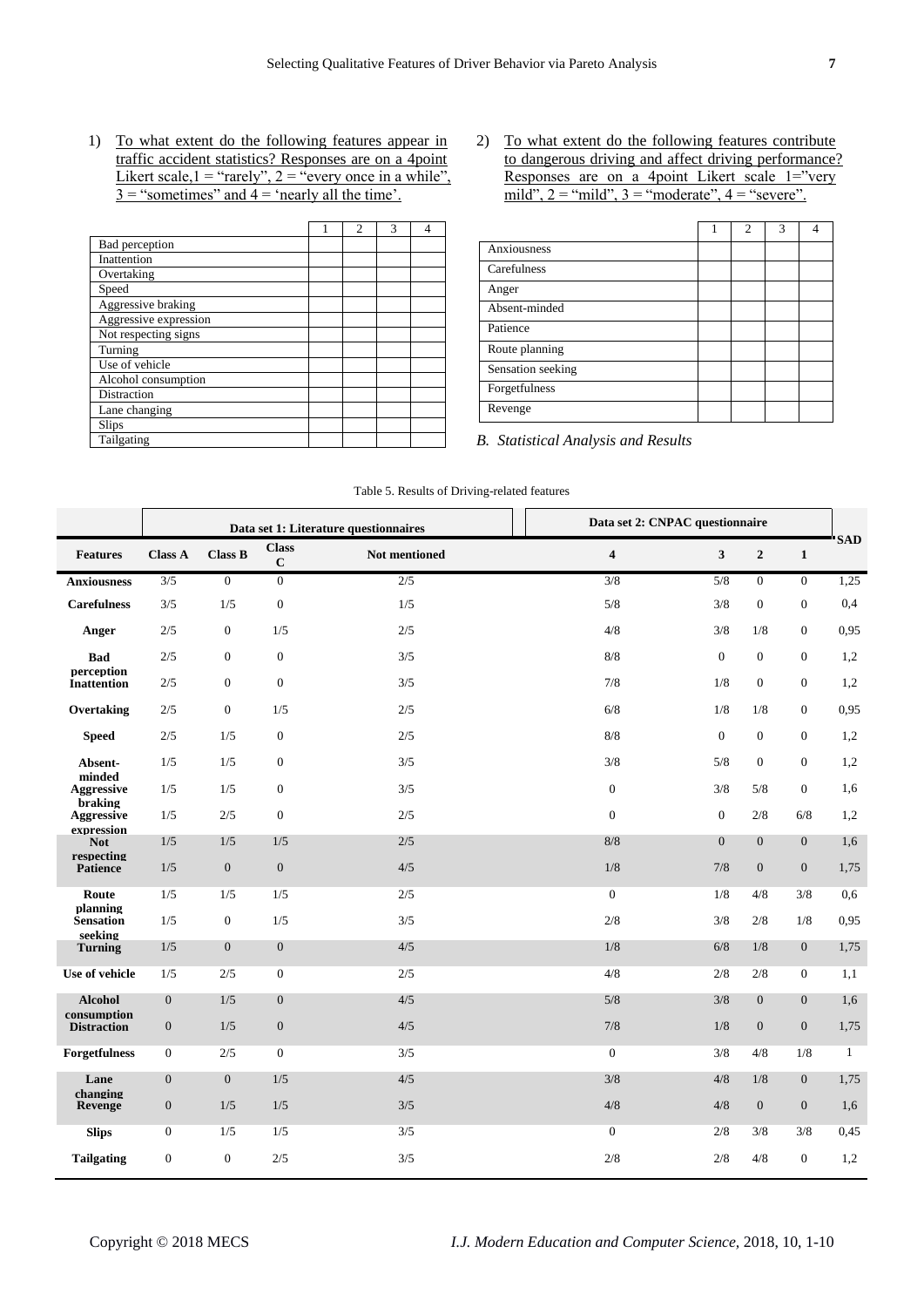The main objective of this comparison is to observe the differences between driving behavior questionnaire features presented in literature and the parameters taken into account by the National Committee for Circulation Accidents Prevention (CNPAC) in Morocco. We calculate the sum of absolute differences to measure the statistical difference between the two data sets.

Results of the data analysis are presented in table 5. The P-value of fisher's exact test expresses the correlation between the findings we concluded from literature and the answers of road safety experts. This test is useful for small simple sizes, which applies in our case. The sum of absolute differences is a second test to uphold the values of the fisher's exact test. We are not going to consider a threshold for the p-value, but we rather identify the features with the highest p-value.

Not respecting signs, Turning, Alcohol consumption and Lane changing are the features with the highest values of SAD, which means there is a major divergence between data set 1 and data set 2. They are more ranked by the road safety professionals than by driver behavior questionnaires presented in literature. This difference can be explained by the nature of measurement studies of road users conducted by the CNPAC, they primarily depend on an information system that allow following basic law application and geographical monitoring of behavioral indicators, such as the distribution of speed according to different infrastructures, seat belt wearing for different types of road users, crossing light, respect of stop signs panels, helmet wearing etc. These features are selected in order to allow an understanding of accidents trends in different groups.

The results for Patience, Revenge and Distraction also show some significant difference, they have higher scores in data set 2, which is the CNPAC one. This difference demonstrates that these features have severe impacts on the number of accidents, even though they have low appearance in questionnaires.

#### V. CONCLUSION

This paper analyzes driver behavior from a qualitative approach; we collected the set of driving related features from behavioral questionnaires presented in literature. These features are collected from five questionnaires that have demonstrated their efficiency through many studies they were employed in. For each questionnaire we extracted the features considered in its items and ordered them by rate of appearance according to the Pareto principle. The outcome of this phase shows twenty three main features that have been considered as major aspects in the development of self-reported measurement for driver behavior, which are ; Anxiousness, Carefulness, Anger, Bad perception, Inattention, Overtaking, Speed, Absent-minded, Aggressive braking, Aggressive expression, Not respecting signs, Patience, Route planning, Sensation seeking, Turning, Use of vehicle, Alcohol consumption, Distraction, Forgetfulness, Lane changing, Revenge, Slips, and Tailgating. These features

will help create a generic model for driver behavior that includes every aspect of driving situations.

After assembling these features, we collaborated with the National Committee for Circulation Accident Prevention (CNPAC) of the Ministry of Transportation of Morocco. We developed our own questionnaire that includes all previous features, which experts of road safety rated according to their knowledge and experience. The questionnaire was targeted to collect data about the importance of each feature in the unfolding of projects conducted by the CNPAC each year to monitor the evolution of traffic accidents.

A limitation of the present study is the narrowed sample of our targeted population in the comparative study, with only eight professionals from the CNPAC. The results would have been more accurate if the targeted sample was diverse in terms of geographical distribution, and the questionnaire was validated by organizations from other countries than Morocco. Another limitation is the number of questionnaires we employed, if a second study is conducted with more questionnaires, results will definitely be different as the Pareto & ABC analysis is directly related to the content of the questionnaires.

From the results, we observed relevant differences between the two data sets. One of the most features to have significant difference is Distraction; it scored more in the CNPAC dataset than in the literature review. This finding shows that field researches give more attention to driver's state of attention, which translates into distraction. Not respecting signs and Alcohol consumption have also higher rates in the CNPAC data set, which can be justified by their impact on accidents statistics.

This paper may be used as a reference for building a generic model for driver behavior, as we presented a set of important features that were both considered in selfreport measurements researches and in field studies conducted by governmental organizations in Morocco.

#### **REFERENCES**

- [1] Wang, B., Hensher, D. A., & Ton, T. (2002). Safety in the road environment: a driver behavioural response perspective. Transportation, 29(3), 253-270. DOI: 10.1023/A:1015661008598.
- [2] de Oña, J., de Oña, R., Eboli, L., Forciniti, C., & Mazzulla, G. (2014). How to identify the key features that affect driver perception of accident risk. A comparison between Italian and Spanish driver behavior., Accident Analysis & Prevention, 73, 225-235. DOI: 10.1016/j.aap.2014.09.020.
- [3] Green, M. (2000). " How long does it take to stop?" Methodological analysis of driver perception-brake times. Transportation human features, 2(3), 195-216. DOI: 10.1207/STHF0203\_1.
- [4] Olson, P. L., Dewar, R., & Farber, E. (2010). Forensic aspects of driver perception and response.
- [5] Bella, F. (2013). Driver perception of roadside configurations on two-lane rural roads: Effects on speed and lateral placement., Accident Analysis & Prevention, 50, 251-262. DOI: 10.1016/j.aap.2012.04.015.
- [6] Guo, F., & Fang, Y. (2013). Individual driver risk assessment using naturalistic driving data. Accident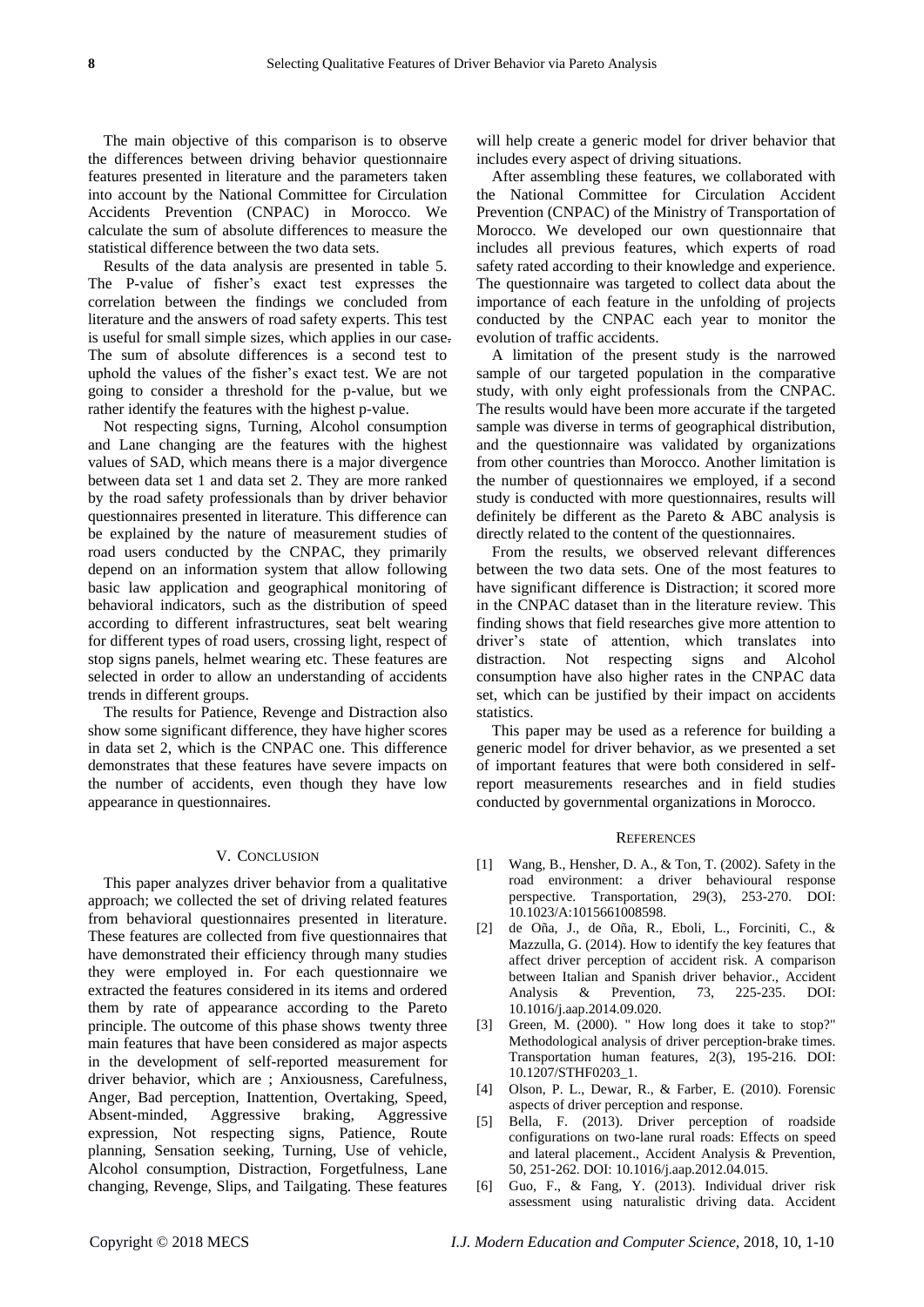Analysis & Prevention, 61, 3-9. DOI: 10.1016/j.aap.2012.06.014.

- [7] Jonah, B. A. (1986). Accident risk and risk-taking behaviour among young drivers. Accident Analysis & Prevention, 18(4), 255-271. DOI: 10.1016/0001- 4575(86)90041-2.
- [8] J. P. F. &. D. P. (. Cestac, Young drivers' sensation seeking, subjective norms, and perceived behavioral control and their roles in predicting speeding intention: How risk-taking motivations evolve with gender and driving experience, Safety science, 49(3), 424-432. DOI: 10.1016/j.ssci.2010.10.007.
- [9] Reason, J., Manstead, A., Stradling, S., Baxter, J., & Campbell, K. (1990). Errors and violations on the roads: a real distinction?. Ergonomics, 33(10-11), 1315-1332. DOI: 10.1080/00140139008925335.
- [10] Deffenbacher, J. L., Lynch, R. S., Oetting, E. R., & Swaim, R. C. (2002). The Driving Anger Expression Inventory: A measure of how people express their anger on the road., Behaviour research and therapy, 40(6), 717- 737. DOI: 10.1016/S0005-7967(01)00063-8.
- [11] Taubman-Ben-Ari, O., Mikulincer, M. and Gillath, O. (2004)a. The multidimensional driving style inventory scale construct and validation. Accident Analysis & Prevention, 36(3), pp.323-332. DOI: 10.1016/S0001- 4575(03)00010-1.
- [12] Taubman-Ben-Ari, O., Mikulincer, M., & Iram, A. (2004)b. A multi-featureial framework for understanding reckless driving—appraisal indicators and perceived environmental determinants., Transportation Research Part F: Traffic Psychology and Behaviour, 7(6), 333-349. DOI: 10.1016/j.trf.2004.10.001.
- [13] Wiesenthal, D. L., Hennessy, D., & Gibson, P. M. (2000). The Driving Vengeance Questionnaire (DVQ): The development of a scale to measure deviant drivers' attitudes. Violence and Victims, 15(2), 115.
- [14] French, D. J., West, R. J., Elander, J., & Wilding, J. M. (1993). Decision-making style, driving style, and selfreported involvement in road traffic accidents. Ergonomics, 36(6), 627-644. DOI: 10.1080/00140139308967925
- [15] Gulian, E., Matthews, G., Glendon, A. I., Davies, D. R., & Debney, L. M. (1989). Dimensions of driver stress. Ergonomics, 32(6), 585-602. DOI: 10.1080/00140138908966134.
- [16] Deffenbacher, J. L., Oetting, E. R., & Lynch, R. S. (1994). Development of a driving anger scale. Psychological reports, 74(1), 83-91.
- [17] Lucidi, F., Mallia, L., Lazuras, L., & Violani, C. (2014). Personality and attitudes as predictors of risky driving among older drivers. Accident Analysis & Prevention, 72, 318-324. DOI: 10.1016/j.aap.2014.07.022.
- [18] Mallia, L., Lazuras, L., Violani, C., & Lucidi, F. (2015). Crash risk and aberrant driving behaviors among bus drivers: the role of personality and attitudes towards traffic safety. Accident Analysis & Prevention, 79, 145- 151., DOI: 10.1016/j.aap.2015.03.034.
- [19] Rowe, R., Roman, G. D., McKenna, F. P., Barker, E., & Poulter, D. (2015). Measuring errors and violations on the road: A bifeature modeling approach to the Driver Behavior Questionnaire.,Accident Analysis & Prevention, 74, 118-125. DOI: 10.1016/j.aap.2014.10.012.
- [20] Wickens, C. M., Mann, R. E., Stoduto, G., Butters, J. E., Ialomiteanu, A., & Smart, R. G. (2012). Does gender moderate the relationship between driver aggression and its risk features?, Accident Analysis & Prevention, 45, 10- 18. DOI: 10.1016/j.aap.2011.11.013.
- [21] Zhang, T., Chan, A. H., & Zhang, W. (2015). Dimensions of driving anger and their relationships with aberrant driving. Accident Analysis & Prevention, 81, 124-133. DOI: 10.1016/j.aap.2015.05.005.
- [22] Feature, R., Mahalel, D., & Yair, G. (2008). Inter-group differences in road-traffic crash involvement. Accident Analysis & Prevention, 40(6), 2000-2007. DOI: 10.1016/j.aap.2008.08.022.
- [23] Poó, F.M., Taubman Ben-Ari, O., Ledesma, R.D., Díaz-Lázaro, C.M., 2013. Reliability and validity of a Spanishlanguage version of the multidimensional driving style inventory., Transp. Res. Part F: Traffic Psychol. Behav. 17, 75–87. DOI: 10.1016/j.trf.2012.10.003.
- [24] Holman, A.C., Havârneanu, C.E., 2015. The Romanian version of the multidimensional driving style inventory: psychometric properties and cultural specificities, Transp. Res. Part F: Traffic Psychol. Behav. 35, 45–59. DOI: 10.1016/j.trf.2015.10.001.

#### **Authors' Profiles**



**Kawtar Zinebi** obtained an engineering degree in industrial management and production systems from MINES-RABAT school in 2015. She is currently pursuing a PhD in driver behavior modeling at Mohammadia School of Engineering.



**Pr. Nissrine Souissi** is a fulltime professor at the MINES-RABAT School, Morocco. She obtained a PhD in computer science from the University of Paris XII in 2006, France and an engineer degree in computer engineering from Mohammadia School of Engineers in 2001, Morocco. Her research interests

include process engineering, business process management, databases, data lifecycle, smart data, hospital information system, and information system.



**Pr. Kawtar Tikito** is a fulltime professor at the MINES-RABAT School, Morocco. She obtained a PhD in computer science from the University Mohammed V of Rabat , Morocco and an engineer degree in computer engineering from Higher National School of Computer Science and Systems Analysis -ENSIAS, Morocco. Her research interests include system analysis, system

optimization, information system and supply chain management